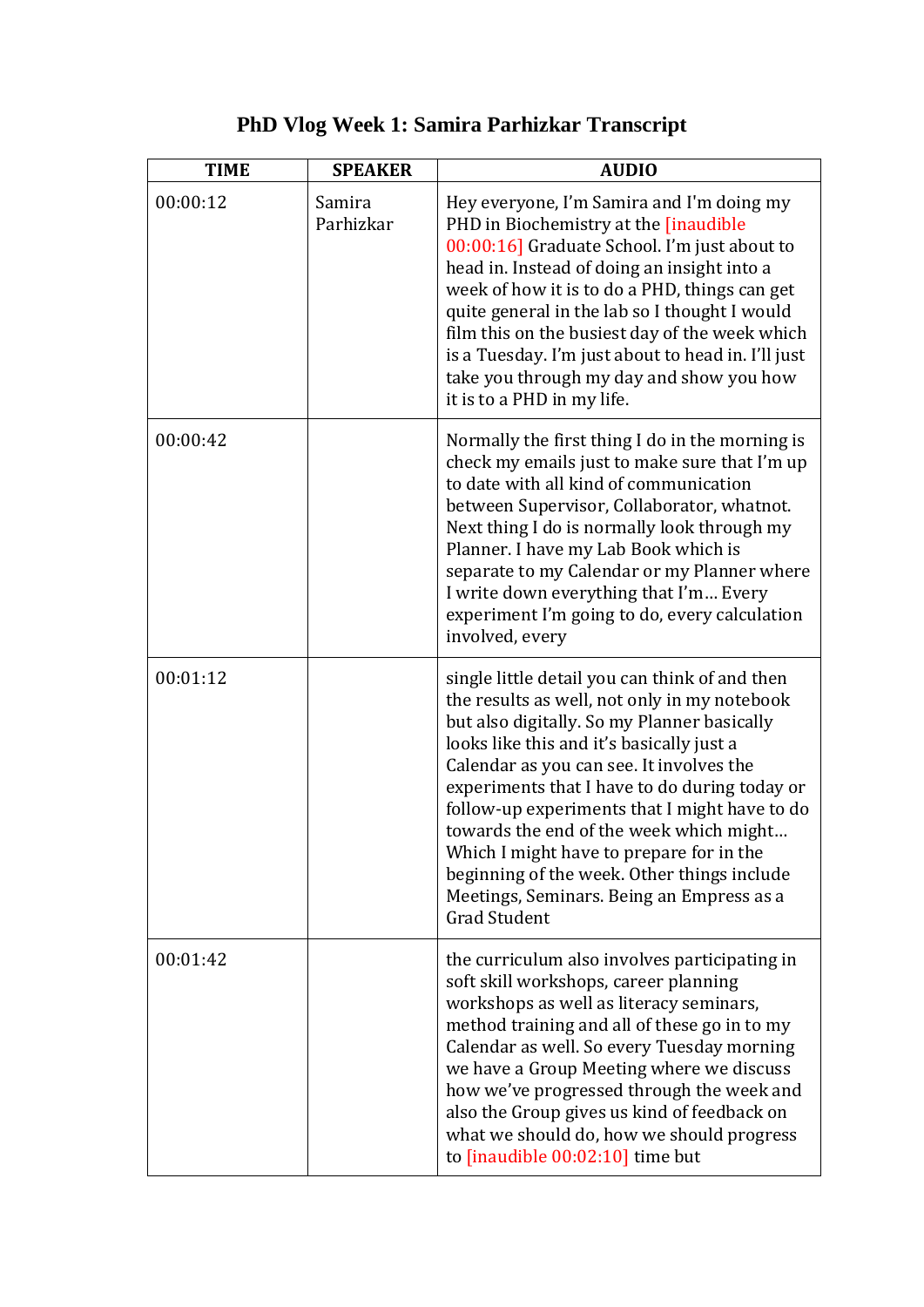| 00:02:12 | also to improve. This part are really useful<br>and we're about to start now so I'm just about<br>to head in. See you later.                                                                                                                                                                                                                                                                                                                                                          |
|----------|---------------------------------------------------------------------------------------------------------------------------------------------------------------------------------------------------------------------------------------------------------------------------------------------------------------------------------------------------------------------------------------------------------------------------------------------------------------------------------------|
| 00:02:42 | So right now I'm just preparing for the<br>experiments tomorrow. This step can take<br>about an hour to an hour and a half in the<br>morning so it saves time if I do it the<br>afternoon before. The rest of the procedure is<br>quite long anyhow. It can Some experiments<br>can take a day or two long if I'm lucky,<br>otherwise it can take up to a week-long so it's                                                                                                           |
| 00:03:12 | just better to take the time to prepare<br>beforehand and set up as much as possible. So<br>that's what I'm doing right now. Every<br>Tuesday we have a Seminar in the afternoon<br>where two people from the entire Institute<br>from any Group presents their work and soon<br>I will have my Seminar as well which I'm<br>quite nervous about but I'm about to head in<br>to one of my colleague's progress reports this<br>week so I'll see you later. Right now, I'm going<br>to |
| 00:03:42 | enjoy a cup of coffee in my favourite panda<br>mug. Yeah. So at the moment, I have<br>[inaudible 00:04:06] and I'm just taking some<br>images of some of the                                                                                                                                                                                                                                                                                                                          |
| 00:04:12 | tissue sections that I've stained earlier and it<br>looks quite pretty! Yes, so once I've done this,<br>this is part of the things that I, for example,<br>would show in the Group with Yeah, in the<br>weekly Group Meeting so I can get some<br>feedback and any comments and criticism to<br>improve if anything needs improving.                                                                                                                                                  |
| 00:04:42 | Right now I'm in the Cell Culture Room where<br>you prepare your Cellular Samples basically<br>and this is also part of the setup of my<br>experiment that I'll start doing the end of the<br>week. This is one of the longer experiments<br>which is why I have to prepare perhaps a<br>week or even two before at least and instead<br>of                                                                                                                                           |
| 00:05:12 | having the camera on while I do the<br>experiment which might be quite distracting                                                                                                                                                                                                                                                                                                                                                                                                    |